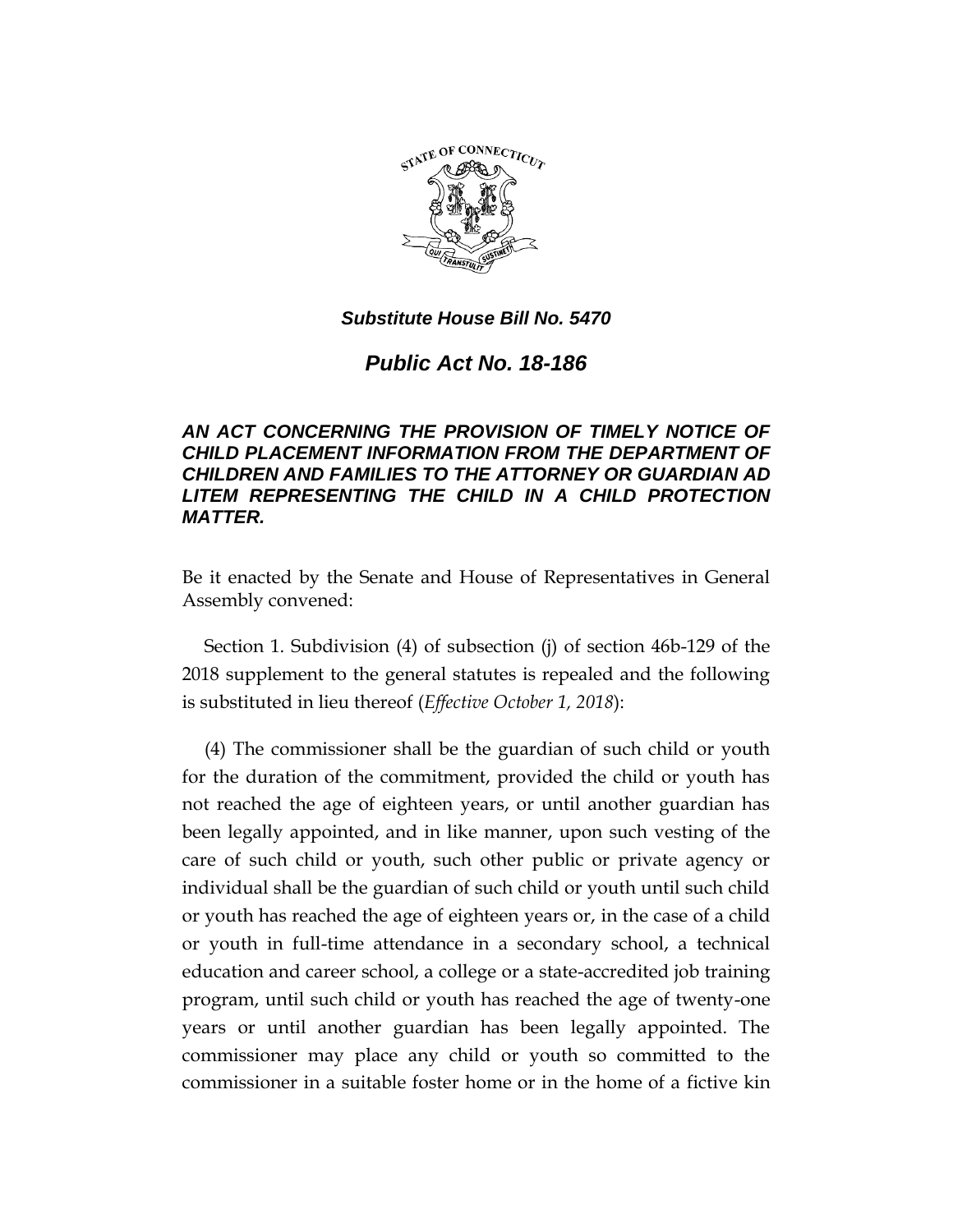caregiver, relative caregiver, or in a licensed child-caring institution or in the care and custody of any accredited, licensed or approved childcaring agency, within or without the state, provided a child shall not be placed outside the state except for good cause and unless the parents or guardian of such child are notified in advance of such placement and given an opportunity to be heard, or in a receiving home maintained and operated by the **[**Commissioner of Children and Families**]** commissioner. When placing such child or youth, the commissioner shall provide written notification of the placement, including the name, address and other relevant contact information relating to the placement, to any attorney or guardian ad litem appointed to represent the child or youth pursuant to subsection (c) of this section. The commissioner shall provide written notification to such attorney or guardian ad litem of any change in placement of such child or youth, including a hospitalization or respite placement, and if the child or youth absconds from care. The commissioner shall provide such written notification not later than ten business days prior to the date of change of placement in a nonemergency situation, or not later than two business days following the date of a change of placement in an emergency situation. In placing such child or youth, the commissioner shall, if possible, select a home, agency, institution or person of like religious faith to that of a parent of such child or youth, if such faith is known or may be ascertained by reasonable inquiry, provided such home conforms to the standards of **[**said**]** the commissioner and the commissioner shall, when placing siblings, if possible, place such children together. Upon the issuance of an order committing the child or youth to the **[**Commissioner of Children and Families**]** commissioner, or not later than sixty days after the issuance of such order, the court shall determine whether the **[**Department of Children and Families**]** department made reasonable efforts to keep the child or youth with his or her parents or guardian prior to the issuance of such order and, if such efforts were not made, whether such reasonable efforts were not possible, taking into consideration the

*Public Act No. 18-186 2 of 6*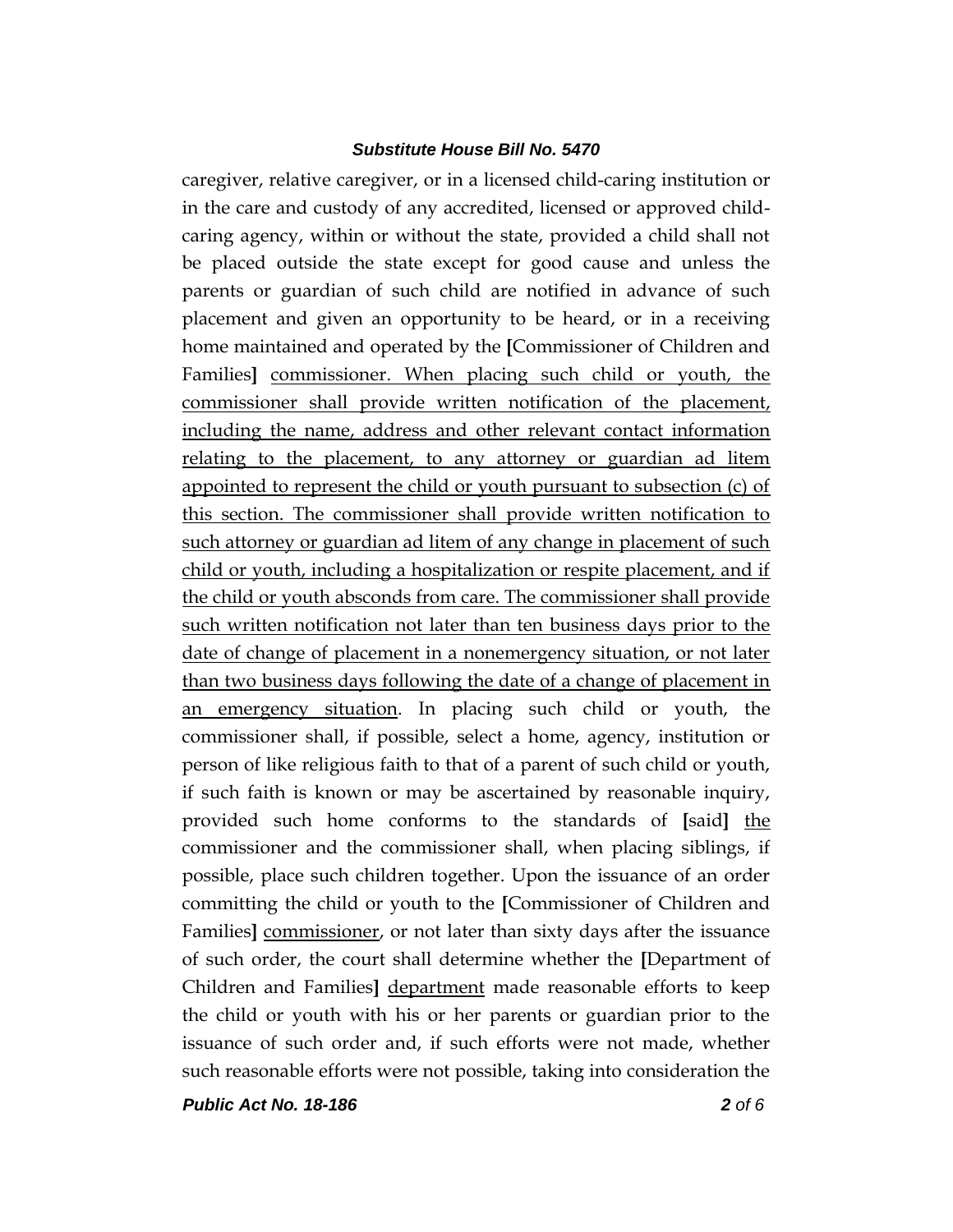child's or youth's best interests, including the child's or youth's health and safety.

Sec. 2. Subparagraph (B) of subdivision (1) of subsection (k) of section 46b-129 of the 2018 supplement to the general statutes is repealed and the following is substituted in lieu thereof (*Effective October 1, 2018*):

(B) (i) If a child is at least twelve years of age, the child's permanency plan, and any revision to such plan, shall be developed in consultation with the child. In developing or revising such plan, the child may consult up to two individuals participating in the department's case plan regarding such child, neither of whom shall be the foster parent or caseworker of such child. One individual so selected by such child may be designated as the child's advisor for purposes of developing or revising the permanency plan. Regardless of the child's age, the commissioner shall provide not less than five days' advance written notice of any permanency team meeting concerning the child's permanency plan to an attorney or guardian ad litem appointed to represent the child pursuant to subsection (c) of this section.

(ii) If a child is at least twelve years of age, the commissioner shall notify the parent or guardian, foster parent and child of any administrative case review regarding such child's commitment not less than five days prior to such review and shall make a reasonable effort to schedule such review at a time and location that allows the parent or guardian, foster parent and child to attend.

(iii) If a child is at least twelve years of age, such child shall, whenever possible, identify not more than three adults with whom such child has a significant relationship and who may serve as a permanency resource. The identity of such adults shall be recorded in the case plan of such child.

### *Public Act No. 18-186 3 of 6*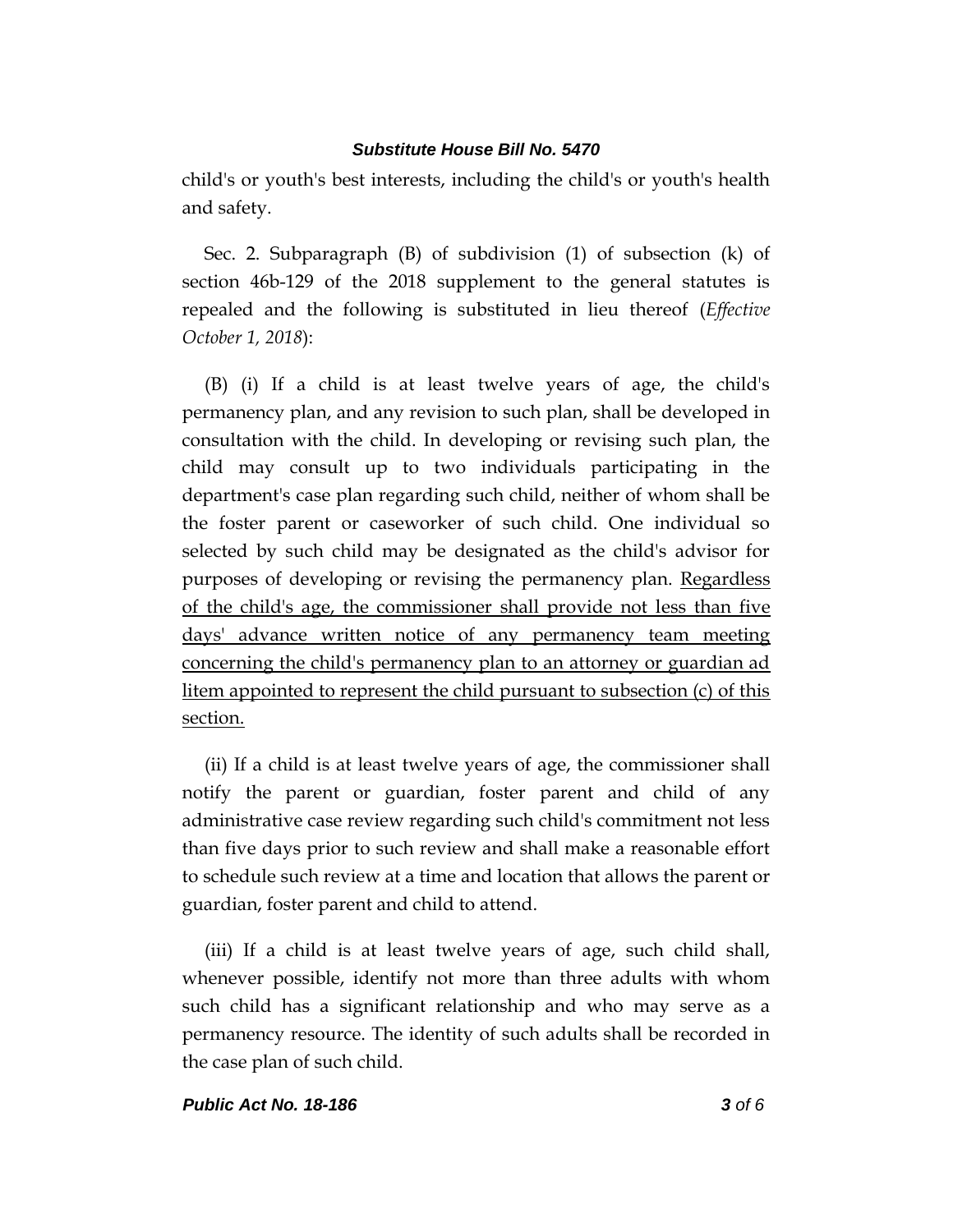(iv) Not later than January 1, 2016, and annually thereafter, the commissioner shall submit a report, in accordance with the provisions of section 11-4a, to the joint standing committees of the General Assembly having cognizance of matters relating to children and the judiciary, on the number of case plans in which children have identified adults with whom they have a significant relationship and who may serve as a permanency resource.

Sec. 3. Subsection (b) of section 17a-15 of the general statutes is repealed and the following is substituted in lieu thereof (*Effective October 1, 2018*):

(b) The commissioner shall at least every six months, review the written case plan of each child under the commissioner's supervision for the purpose of determining whether such plan is appropriate and make any appropriate modifications to such plan. If the child is represented by an attorney or guardian ad litem, the commissioner shall notify the child's attorney or guardian ad litem in writing not less than twenty-one days prior to the date of any administrative meeting to review the plan.

Sec. 4. Subsection (b) of section 17a-101g of the 2018 supplement to the general statutes is repealed and the following is substituted in lieu thereof (*Effective October 1, 2018*):

(b) The Commissioner of Children and Families shall establish protocols for the investigation of and response to reports of child abuse or neglect of children from birth to three years of age. Such protocols shall include, but need not be limited to, (1) appropriate supervision of the case, (2) appropriate visitation by department personnel to such children, (3) documentation of case activities relevant to the safety and well-being of such children, and (4) a case supervision tool specific to the unique needs and risk status of children from birth to three years of age. All investigations of a report of child abuse or neglect pursuant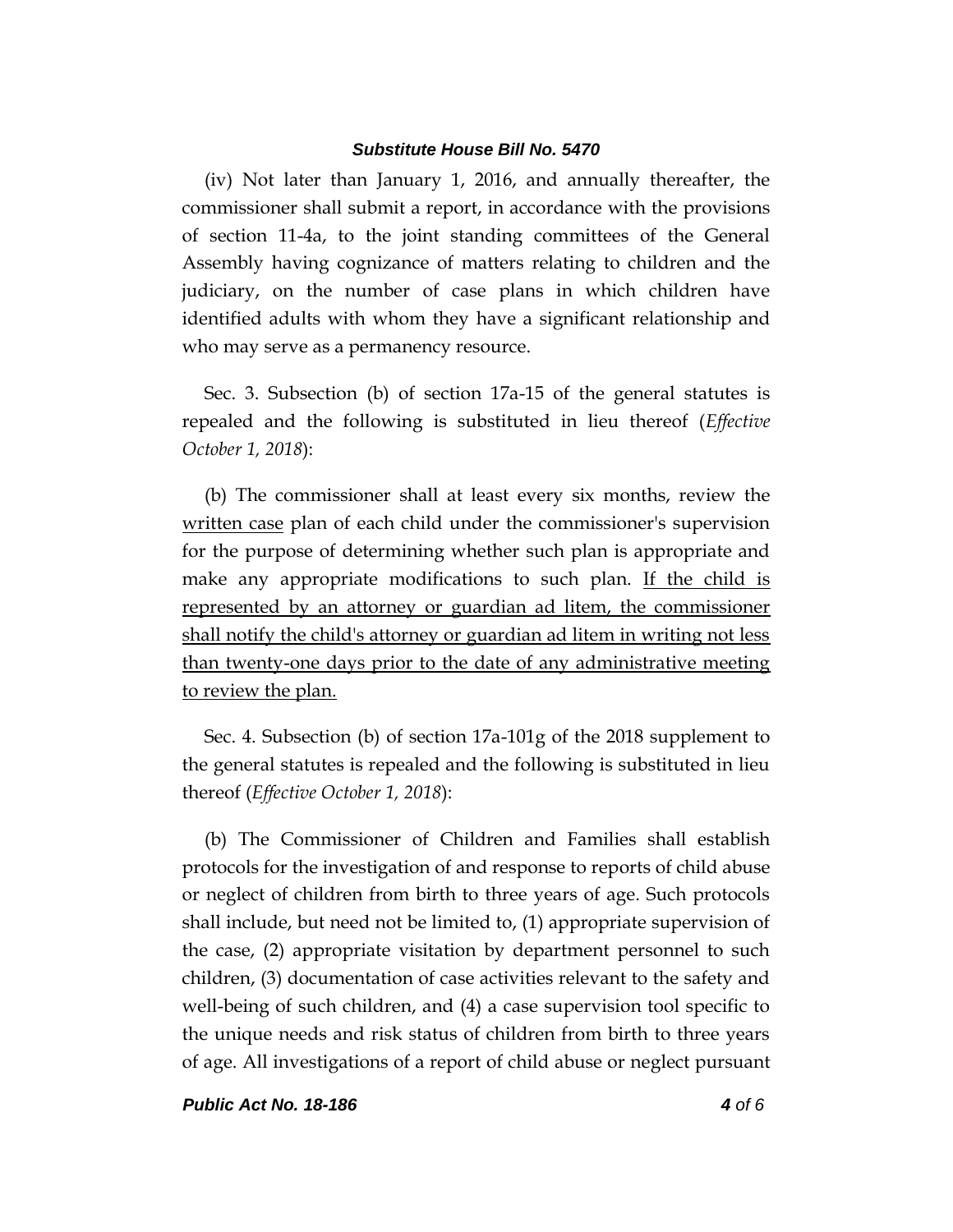to this section shall include a home visit at which the child and any siblings are observed, if appropriate, a determination of the nature, extent and cause or causes of the reported abuse or neglect, a determination of the person or persons suspected to be responsible for such abuse or neglect, the name, age and condition of other children residing in the same household and an evaluation of the parents and the home. The report of such investigation shall be in writing. The investigation shall also include, but not be limited to, a review of criminal conviction information concerning the person or persons alleged to be responsible for such abuse or neglect and previous allegations of abuse or neglect relating to the child or other children residing in the household or relating to family violence. After an investigation into a report of abuse or neglect has been completed, the commissioner shall determine, based upon a standard of reasonable cause, whether a child has been abused or neglected, as defined in section 46b-120. If the commissioner determines that abuse or neglect has occurred, the commissioner shall also determine whether: (A) There is an identifiable person responsible for such abuse or neglect; and (B) such identifiable person poses a risk to the health, safety or well-being of children and should be recommended by the commissioner for placement on the child abuse and neglect registry established pursuant to section 17a-101k. If the commissioner has made the determinations in subparagraphs (A) and (B) of this subsection, the commissioner shall issue notice of a recommended finding to the person suspected to be responsible for such abuse or neglect in accordance with section 17a-101k. If the child is represented by an attorney or guardian ad litem, the commissioner shall notify the child's attorney or guardian ad litem in writing not less than five days prior to the date of any meeting in which the department is considering removing the child from the household, except, if the commissioner, or the commissioner's designee, has authorized the immediate removal of a child from his or her household pursuant to the provisions of subsection (e) of this section, the commissioner, or the

*Public Act No. 18-186 5 of 6*